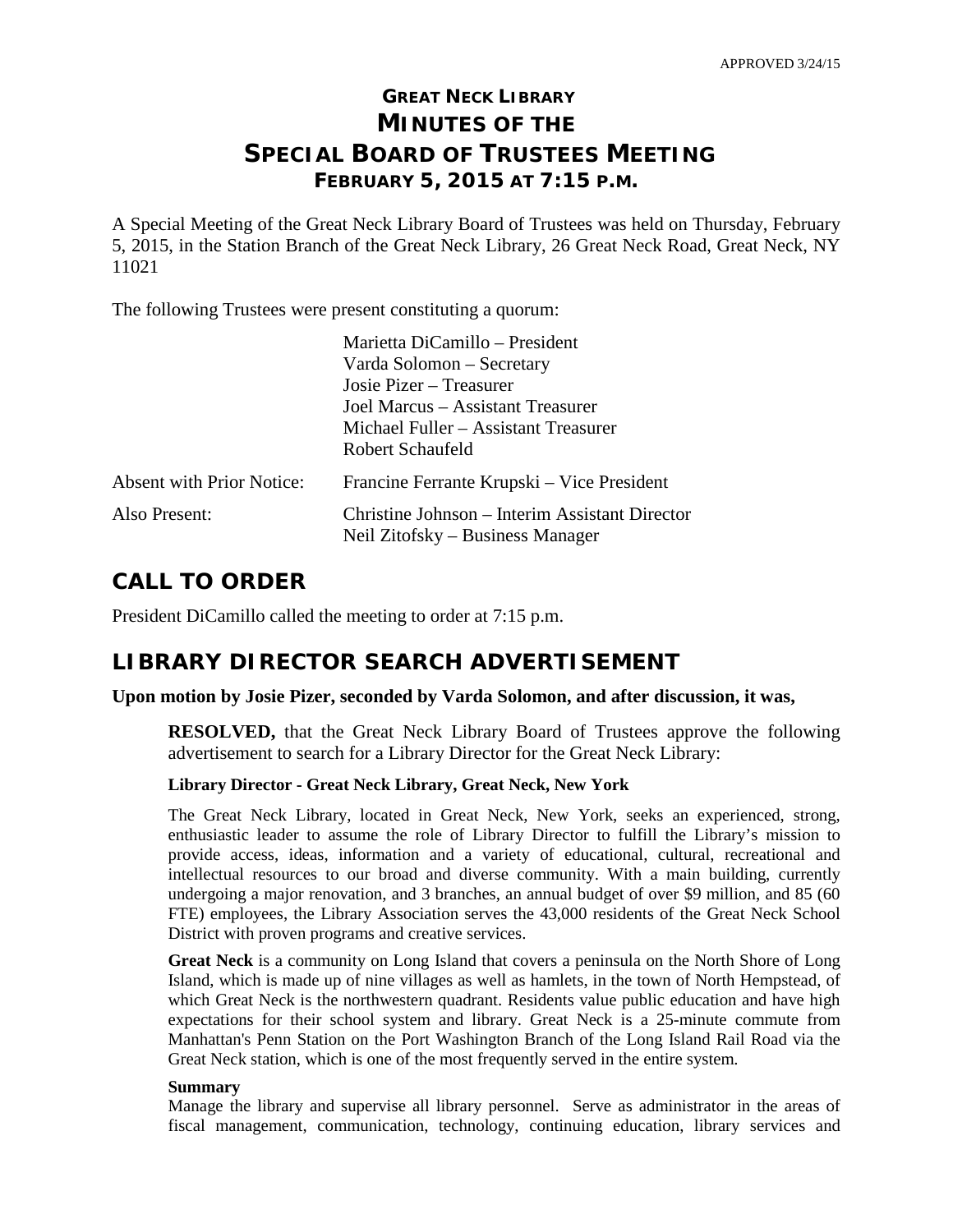personnel. Oversee the management of property and operations. Act as liaison for all parties involved in the current renovation project. Assess strengths, weaknesses, opportunities and challenges to the Library and develop strategies for dealing with them effectively and without compromising vision and values.

\_\_\_\_\_\_\_\_\_\_\_\_\_\_\_\_\_\_\_\_\_\_\_\_\_\_\_\_\_\_\_\_\_\_\_\_\_\_\_\_\_\_\_\_\_\_\_\_\_\_\_\_\_\_\_\_\_\_\_\_\_\_\_\_\_\_\_\_\_\_

The successful candidate must have demonstrated leadership skills and a vision for the future, and will be a hands-on administrator of operations and a skilled manager of staff, budget, programs, collections, and facilities. Candidates should have public relations talent, including the ability to forge strong community partnerships, as well as a sense of humor, a productive customer service orientation and excellent interpersonal skills with the ability to work effectively with the board, staff and township officials.

### **Knowledge, skills, abilities**

- 1. Thorough knowledge of the theories, principles and techniques of librarianship, library administration and management.
- 2. Thorough knowledge of the functions and responsibilities of a library board and the library director's role as executive director of a philanthropic association.
- 3. Ability to analyze, comprehend and use current approved public library standards, methods and techniques. The same ability would apply to library budget systems, performance appraisal, job classification and compensation.
- 4. Ability to oversee a basic collection development plan, which includes approved selection methods, classification, cataloging and related technical administration.
- 5. Ability to prepare and present accurate, informative statistical/technical reports.
- 6. Ability to communicate effectively and share knowledge with others.

### **Qualifications**

- 1. Masters Degree in Library Science or Master of Science in Library and Information Science from an ALA-accredited institution required.
- 2. A minimum of five years of progressively responsible library experience including management and supervision, as well as considerable knowledge of the principles and practices in general and fiscal administration.
- 3. Demonstrated continued education in the areas of library services and technology
- 4. Active participation in community organizations and professional library associations
- 5. Current knowledge of library trends and innovations.

**Compensation:** The starting salary is up to \$150,000 with full benefits package commensurate with experience and qualifications.

For consideration, please send/email cover letter, resume and references to: [adzikowski@prolibra.com](mailto:adzikowski@prolibra.com) Angela Dzikowski, Pro Libra Associates 800-262-0070

The following corrections were made to the second line of the second paragraph of the advertisement:

Trustee Schaufeld – there are no hamlets in Great Neck Trustee Marcus – should be unincorporated areas instead of hamlets

Subsequently, the words *"as well as hamlets"* were replaced by *"the unincorporated areas*" and the corrected resolution was then voted on.

**VOTE:** Yes – 6 (DiCamillo, Fuller, Marcus, Pizer, Schaufeld, Solomon) *MOTION CARRIED UNANIMOUSLY*